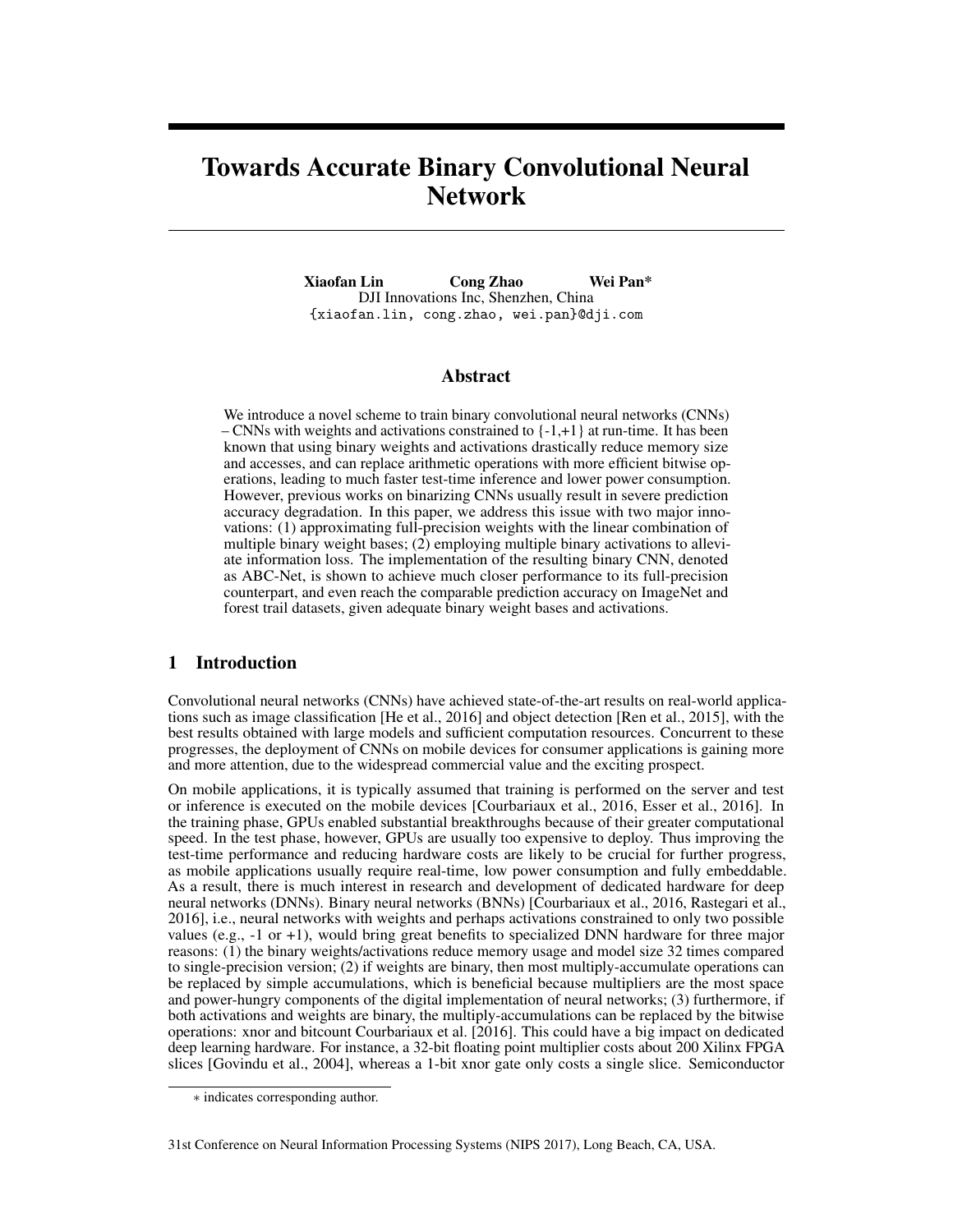manufacturers like IBM [\[Esser et al., 2016\]](#page-8-3) and Intel [\[Venkatesh et al., 2016\]](#page-8-6) have been involved in the research and development of related chips.

However, binarization usually cause severe prediction accuracy degradation, especially on complex tasks such as classification on ImageNet dataset. To take a closer look, [Rastegari et al.](#page-8-4) [\[2016\]](#page-8-4) shows that binarizing weights causes the accuracy of Resnet-18 drops from 69.3% to 60.8% on ImageNet dataset. If further binarize activations, the accuracy drops to 51.2%. Similar phenomenon can also be found in literatures such as [\[Hubara et al., 2016\]](#page-8-7). Clearly there is a considerable gap between the accuracy of a full-precision model and a binary model.

This paper proposes a novel scheme for binarizing CNNs, which aims to alleviate, or even eliminate the accuracy degradation, while still significantly reducing inference time, resource requirement and power consumption. The paper makes the following major contributions.

- We approximate full-precision weights with the linear combination of multiple binary weight bases. The weights values of CNNs are constrained to  $\{-1, +1\}$ , which means convolutions can be implemented by only addition and subtraction (without multiplication), or bitwise operation when activations are binary as well. We demonstrate that  $3 \sim 5$  binary weight bases are adequate to well approximate the full-precision weights.
- We introduce multiple binary activations. Previous works have shown that the quantization of activations, especially binarization, is more difficult than that of weights [\[Cai et al., 2017,](#page-8-8) [Courbariaux et al., 2016\]](#page-8-2). By employing five binary activations, we have been able to reduce the Top-1 and Top-5 accuracy degradation caused by binarization to around 5% on ImageNet compared to the full precision counterpart.

It is worth noting that the multiple binary weight bases/activations scheme is preferable to the fixedpoint quantization in previous works. In those fixed-point quantized networks one still needs to employ arithmetic operations, such as multiplication and addition, on fixed-point values. Even though faster than floating point, they still require relatively complex logic and can consume a lot of power. Detailed discussions can be found in Section [5.2.](#page-6-0)

Ideally, combining more binary weight bases and activations always leads to better accuracy and will eventually get very close to that of full-precision networks. We verify this on ImageNet using Resnet network topology. This is the first time a binary neural network achieves prediction accuracy comparable to its full-precision counterpart on ImageNet.

# 2 Related work

Quantized Neural Networks: High precision parameters are not very necessary to reach high performance in deep neural networks. Recent research efforts (e.g., [\[Hubara et al., 2016\]](#page-8-7)) have considerably reduced a large amounts of memory requirement and computation complexity by using low bitwidth weights and activations. [Zhou et al.](#page-8-9) [\[2016\]](#page-8-9) further generalized these schemes and proposed to train CNNs with low bitwidth gradients. By performing the quantization after network training or using the "straight-through estimator (STE)" [\[Bengio et al., 2013\]](#page-8-10), these works avoided the issues of non-differentiable optimization. While some of these methods have produced good results on datasets such as CIFAR-10 and SVHN, none has produced low precision networks competitive with full-precision models on large-scale classification tasks, such as ImageNet. In fact, [\[Zhou et al.,](#page-8-9) [2016\]](#page-8-9) and [\[Hubara et al., 2016\]](#page-8-7) experiment with different combinations of bitwidth for weights and activations, and show that the performance of their highly quantized networks deteriorates rapidly when the weights and activations are quantized to less than 4-bit numbers. [Cai et al.](#page-8-8) [\[2017\]](#page-8-8) enhance the performance of a low bitwidth model by addressing the gradient mismatch problem, nevertheless there is still much room for improvement.

Binarized Neural Networks: The binary representation for deep models is not a new topic. At the emergence of artificial neural networks, inspired biologically, the unit step function has been used as the activation function [\[Toms, 1990\]](#page-8-11). It is known that binary activation can use spiking response for event-based computation and communication (consuming energy only when necessary) and therefore is energy-efficient [\[Esser et al., 2016\]](#page-8-3). Recently, [Courbariaux et al.](#page-8-2) [\[2016\]](#page-8-2) introduce Binarized-Neural-Networks (BNNs), neural networks with binary weights and activations at run-time. Different from their work, [Rastegari et al.](#page-8-4) [\[2016\]](#page-8-4) introduce simple, efficient, and accurate approximations to CNNs by binarizing the weights and even the intermediate representations in CNNs. All these works drastically reduce memory consumption, and replace most arithmetic operations with bitwise operations, which potentially lead to a substantial increase in power efficiency.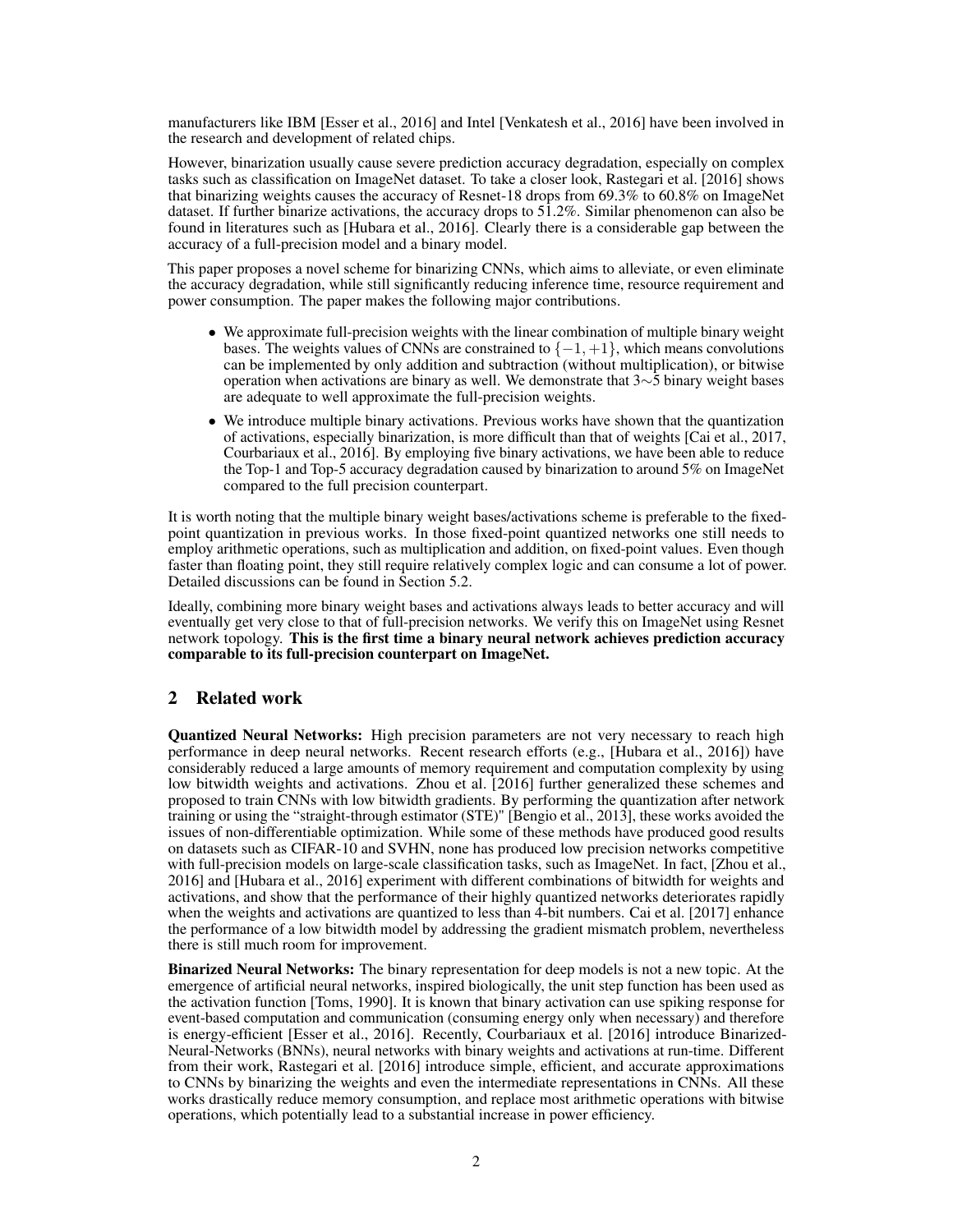In all above mentioned works, binarization significantly reduces accuracy. Our experimental results on ImageNet show that we are close to filling the gap between the accuracy of a binary model and its full-precision counterpart. We relied on the idea of finding the best approximation of full-precision convolution using multiple binary operations, and employing multiple binary activations to allow more information passing through.

## 3 Binarization methods

In this section, we detail our binarization method, which is termed ABC-Net (Accurate-Binary-Convolutional) for convenience. Bear in mind that during training, the real-valued weights are reserved and updated at every epoch, while in test-time only binary weights are used in convolution.

### 3.1 Weight approximation

Consider a *L*-layer CNN architecture. Without loss of generality, we assume the weights of each convolutional layer are tensors of dimension (*w, h, c*in*, c*out), which represents filter width, filter height, input-channel and output-channel respectively. We propose two variations of binarization method for weights at each layer: 1) approximate weights as a whole and 2) approximate weights channel-wise.

#### 3.1.1 Approximate weights as a whole

At each layer, in order to constrain a CNN to have binary weights, we estimate the real-value weight filter  $W \in \mathbb{R}^{w \times h \times c_{\text{in}} \times c_{\text{out}}}$  using the linear combination of *M* binary filters  $B_1, B_2, \cdots, B_M \in$  $\{1, 1\}$ *w*×*h*×*c*<sub>in</sub>×*c*<sub>out</sub> such that  $\boldsymbol{W} \approx \alpha_1 \boldsymbol{B}_1 + \alpha_2 \boldsymbol{B}_2 + \cdots + \alpha_M \boldsymbol{B}_M$ . To find an optimal estimation, a straightforward way is to solve the following optimization problem:

<span id="page-2-0"></span>
$$
\min_{\mathbf{\alpha}, \mathbf{B}} J(\mathbf{\alpha}, \mathbf{B}) = ||\mathbf{w} - \mathbf{B}\mathbf{\alpha}||^2, \quad \text{s.t. } \mathbf{B}_{ij} \in \{-1, +1\},\tag{1}
$$

where  $\mathbf{B} = [\text{vec}(\mathbf{B}_1), \text{vec}(\mathbf{B}_2), \cdots, \text{vec}(\mathbf{B}_M)], \mathbf{w} = \text{vec}(\mathbf{W})$  and  $\boldsymbol{\alpha} = [\alpha_1, \alpha_2, \cdots, \alpha_M]^{\text{T}}$ . Here the notation  $\text{vec}(\cdot)$  refers to vectorization.

Although a local minimum solution to [\(1\)](#page-2-0) can be obtained by numerical methods, one could not backpropagate through it to update the real-value weight filter  $W$ . To address this issue, assuming the mean and standard deviation of W are mean $(W)$  and std $(W)$  respectively, we fix  $B_i$ 's as follows:

$$
\mathbf{B}_{i} = F_{u_i}(\mathbf{W}) := \text{sign}(\bar{\mathbf{W}} + u_i \text{std}(\mathbf{W})), i = 1, 2, \cdots, M,
$$
\n(2)

where  $\mathbf{W} = \mathbf{W} - \text{mean}(\mathbf{W})$ , and  $u_i$  is a shift parameter. For example, one can choose  $u_i$ 's to be  $u_i = -1 + (i-1)\frac{2}{M-1}, i = 1, 2, \cdots, M$ , to shift evenly over the range  $[-std(\boldsymbol{W}), std(\boldsymbol{W})]$ , or leave it to be trained by the network. This is based on the observation that the full-precision weights tend to have a symmetric, non-sparse distribution, which is close to Gaussian. To gain more intuition and illustrate the approximation effectiveness, an example is visualized in Section [S2](#page-0-0) of the supplementary material.

With  $B_i$ 's chosen, [\(1\)](#page-2-0) becomes a linear regression problem

<span id="page-2-3"></span><span id="page-2-2"></span><span id="page-2-1"></span>
$$
\min_{\alpha} J(\alpha) = ||\mathbf{w} - \mathbf{B}\alpha||^2,\tag{3}
$$

in which  $B_i$ 's serve as the bases in the design/dictionary matrix. We can then back-propagate through  $B_i$ 's using the "straight-through estimator" (STE) [\[Bengio et al., 2013\]](#page-8-10). Assume *c* as the cost function, *A* and *O* as the input and output tensor of a convolution respectively, the forward and backward approach of an approximated convolution during training can be computed as follows:

$$
\text{Forward: } \boldsymbol{B}_1, \boldsymbol{B}_2, \cdots, \boldsymbol{B}_M = F_{u_1}(\boldsymbol{W}), F_{u_2}(\boldsymbol{W}), \cdots, F_{u_M}(\boldsymbol{W}), \tag{4}
$$

Solve (3) for 
$$
\alpha
$$
, (5)

$$
\boldsymbol{O} = \sum_{m=1}^{M} \alpha_m \text{Conv}(\boldsymbol{B}_m, \boldsymbol{A}).
$$
\n(6)

$$
\text{Backward: } \frac{\partial c}{\partial \mathbf{W}} = \frac{\partial c}{\partial \mathbf{O}} \left( \sum_{m=1}^{M} \alpha_m \frac{\partial \mathbf{O}}{\partial \mathbf{B}_m} \frac{\partial \mathbf{B}_m}{\partial \mathbf{W}} \right) \stackrel{\text{STE}}{=} \frac{\partial c}{\partial \mathbf{O}} \left( \sum_{m=1}^{M} \alpha_m \frac{\partial \mathbf{O}}{\partial \mathbf{B}_m} \right) = \sum_{m=1}^{M} \alpha_m \frac{\partial c}{\partial \mathbf{B}_m}.
$$
\n(7)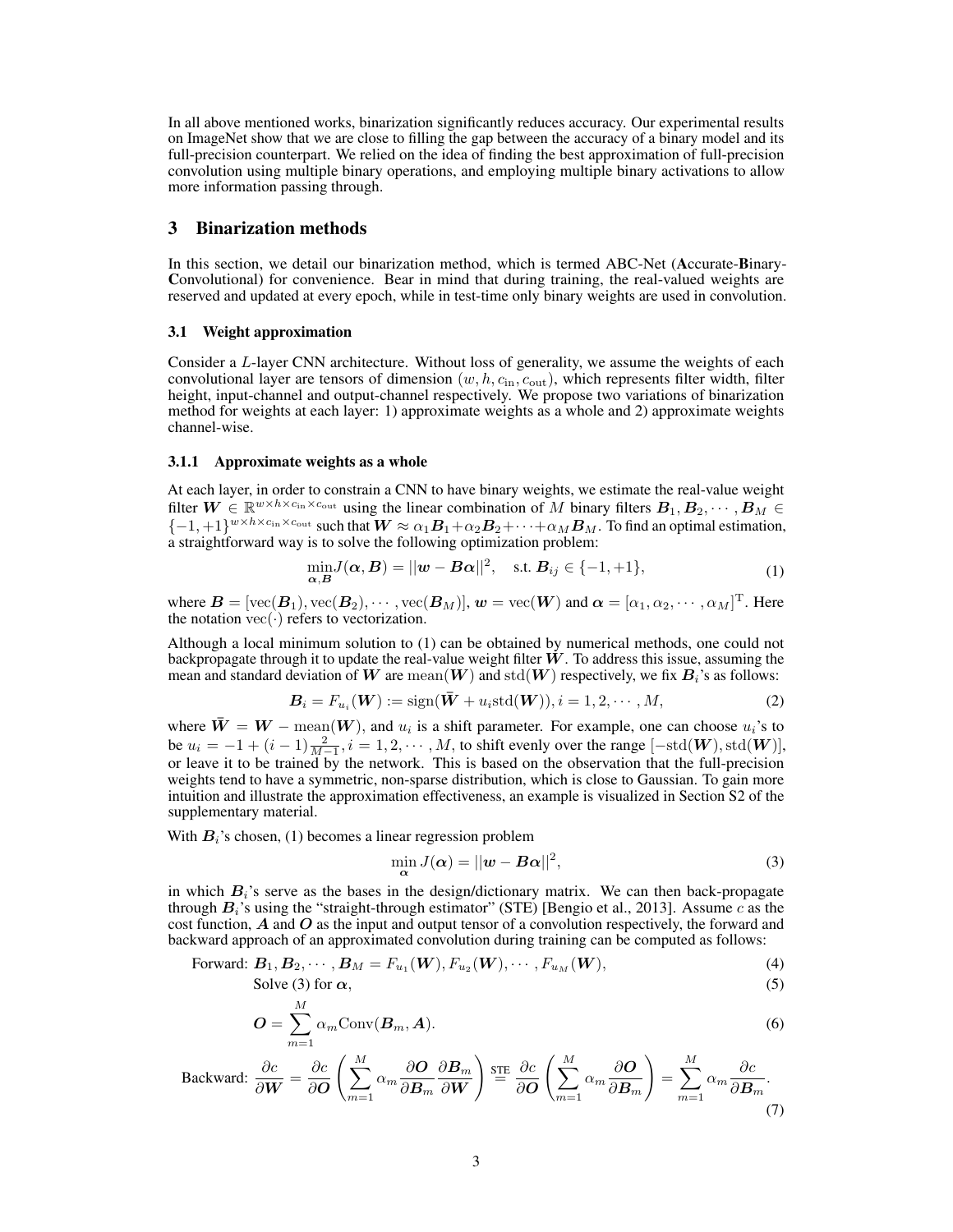In test-time, only [\(6\)](#page-2-2) is required. The block structure of this approximated convolution layer is shown on the left side in Figure [1.](#page-3-0) With suitable hardwares and appropriate implementations, the convolution can be efficiently computed. For example, since the weight values are binary, we can implement the convolution with additions and subtractions (thus without multiplications). Furthermore, if the input *A* is binary as well, we can implement the convolution with bitwise operations: xnor and bitcount [\[Rastegari et al., 2016\]](#page-8-4). Note that the convolution with each binary filter can be computed in parallel.



<span id="page-3-0"></span>Figure 1: An example of the block structure of the convolution in ABC-Net.  $M = N = 3$ . On the left is the structure of the approximated convolution (ApproxConv). ApproxConv is expected to approximate the conventional full-precision convolution with linear combination of binary convolutions (BinConv), i.e., convolution with binary and weights. On the right is the overall block structure of the convolution in ABC-Net. The input is binarized using different functions  $H_v$ ,  $H_v$ ,  $H_v$ , passed into the corresponding ApproxConv's and then summed up after multiplying their corresponding  $\beta_n$ 's. With the input binarized, the BinConv's can be implemented with highly efficient bitwise operations. There are 9 BinConv's in this example and they can work in parallel.

#### 3.1.2 Approximate weights channel-wise

Alternatively, we can estimate the real-value weight filter  $W_i \in \mathbb{R}^{w \times h \times c_{\text{in}}}$  of each output channel  $i \in \{1, 2, \dots, c_{\text{out}}\}$  using the linear combination of *M* binary filters  $B_{i1}, B_{i2}, \dots, B_{iM} \in$  $\{-1, +1\}^{w \times h \times c_{\text{in}}}$  such that  $W_i \approx \alpha_{i1} B_{i1} + \alpha_{i2} B_{i2} + \cdots + \alpha_{iM} B_{iM}$ . Again, to find an optimal estimation, we solve a linear regression problem analogy to [\(3\)](#page-2-1) for each output channel. After convolution, the results are concatenated together along the output-channel dimension. If  $M = 1$ , this approach reduces to the Binary-Weights-Networks (BWN) proposed in [\[Rastegari et al., 2016\]](#page-8-4).

Compared to weights approximation as a whole, the channel-wise approach approximates weights more elaborately, however no extra cost is needed during inference. Since this approach requires more computational resources during training, we leave it as a future work and focus on the former approximation approach in this paper.

#### 3.2 Multiple binary activations and bitwise convolution

As mentioned above, a convolution can be implemented without multiplications when weights are binarized. However, to utilize the bitwise operation, the activations must be binarized as well, as they are the inputs of convolutions.

Similar to the activation binarization procedure in [\[Zhou et al., 2016\]](#page-8-9), we binarize activations after passing it through a bounded activation function *h*, which ensures  $h(x) \in [0,1]$ . We choose the bounded rectifier as *h*. Formally, it can be defined as:

<span id="page-3-1"></span>
$$
h_v(x) = \text{clip}(x + v, 0, 1),\tag{8}
$$

where *v* is a shift parameter. If  $v = 0$ , then  $h_v$  is the clip activation function in [\[Zhou et al., 2016\]](#page-8-9).

We constrain the binary activations to either 1 or -1. In order to transform the real-valued activation *R* into binary activation, we use the following binarization function:

$$
H_v(\boldsymbol{R}) := 2\mathbb{I}_{h_v(\boldsymbol{R}) \geq 0.5} - 1,\tag{9}
$$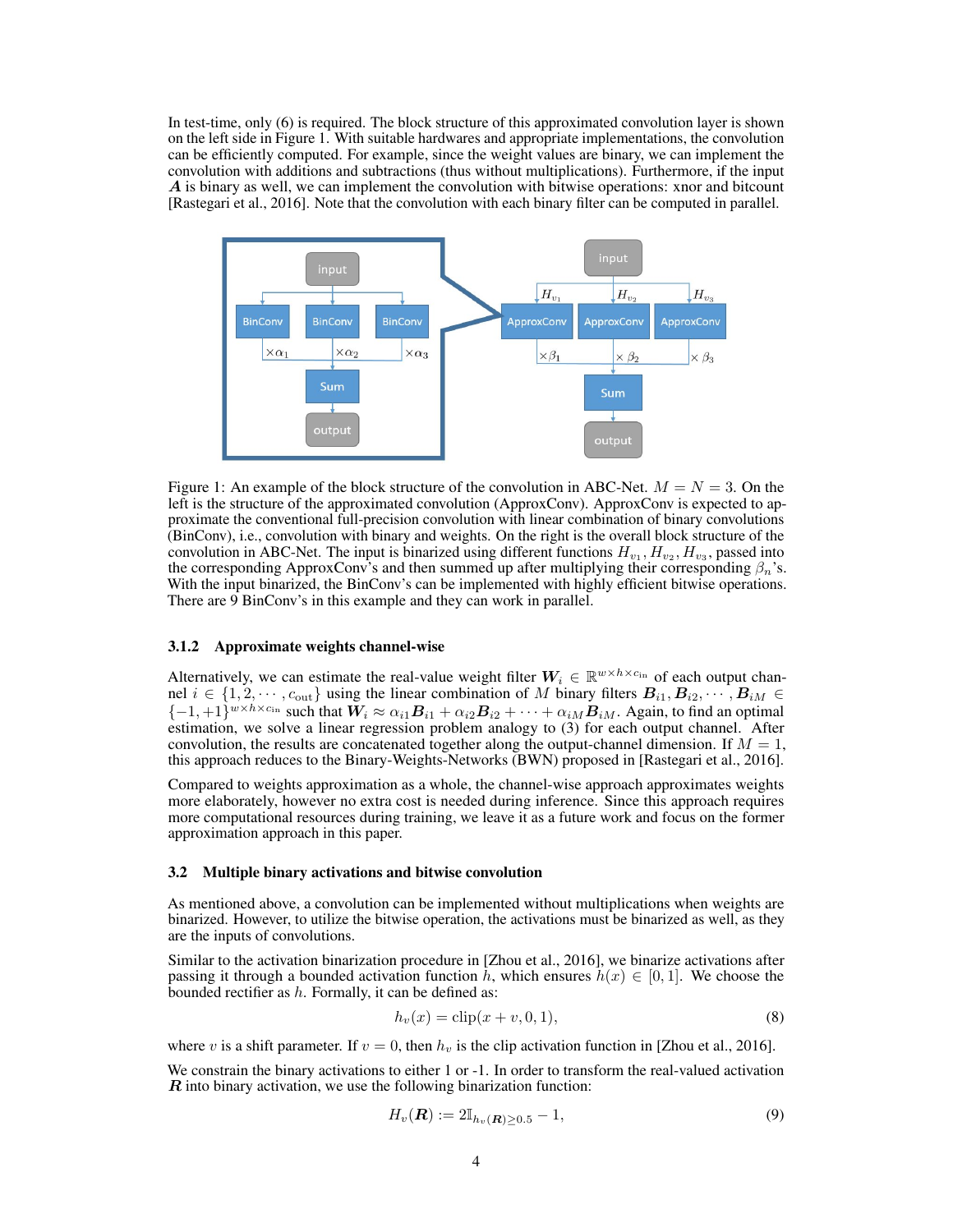where  $\mathbb I$  is the indicator function. The conventional forward and backward approach of the activation can be given as follows:

Forward: 
$$
\mathbf{A} = H_v(\mathbf{R}).
$$
  
\nBackward:  $\frac{\partial c}{\partial \mathbf{R}} = \frac{\partial c}{\partial \mathbf{A}} \circ \mathbb{I}_{0 \leq \mathbf{R} - v \leq 1}.$  (using STE) (10)

Here  $\circ$  denotes the Hadamard product. As can be expected, binaizing activations as above is kind of crude and leads to non-trivial losses in accuracy, as shown in [Rastegari et al.](#page-8-4) [\[2016\]](#page-8-4), [Hubara et al.](#page-8-7) [\[2016\]](#page-8-7). While it is also possible to approximate activations with linear regression, as that of weights, another critical challenge arises – unlike weights, the activations always vary in test-time inference. Luckily, this difficulty can be avoided by exploiting the statistical structure of the activations of deep networks.

Our scheme can be described as follows. First of all, to keep the distribution of activations relatively stable, we resort to batch normalization [\[Ioffe and Szegedy, 2015\]](#page-8-12). This is a widely used normalization technique, which forces the responses of each network layer to have zero mean and unit variance. We apply this normalization before activation. Secondly, we estimate the real-value activation *R* using the linear combination of *N* binary activations  $A_1, A_2, \cdots, A_N$  such that  $R \approx \beta_1 A_1 + \beta_2 A_2 +$  $\cdots + \beta_N A_N$ , where

$$
\boldsymbol{A}_1, \boldsymbol{A}_2, \cdots, \boldsymbol{A}_N = H_{v_1}(\boldsymbol{R}), H_{v_2}(\boldsymbol{R}), \cdots, H_{v_N}(\boldsymbol{R}).
$$
\n(11)

Different from that of weights, the parameters  $\beta_n$ 's and  $v_n$ 's  $(n = 1, \dots, N)$  here are both trainable, just like the scale and shift parameters in batch normalization. Without the explicit linear regression approach,  $\beta_n$ 's and  $v_n$ 's are tuned by the network itself during training and fixed in test-time. They are expected to learn and utilize the statistical features of full-precision activations.

The resulting network architecture outputs multiple binary activations  $A_1, A_2, \cdots, A_N$  and their corresponding coefficients  $\beta_1, \beta_2, \cdots, \beta_N$ , which allows more information passing through compared to the former one. Combining with the weight approximation, the whole convolution scheme is given by:

$$
Conv(\boldsymbol{W}, \boldsymbol{R}) \approx Conv\left(\sum_{m=1}^{M} \alpha_m \boldsymbol{B}_m, \sum_{n=1}^{N} \beta_n \boldsymbol{A}_n\right) = \sum_{m=1}^{M} \sum_{n=1}^{N} \alpha_m \beta_n Conv(\boldsymbol{B}_m, \boldsymbol{A}_n), \quad (12)
$$

which suggests that it can be implemented by computing  $M \times N$  bitwise convolutions in parallel. An example of the whole convolution scheme is shown in Figure [1.](#page-3-0)

#### 3.3 Training algorithm

A typical block in CNN contains several different layers, which are usually in the following order: (1) Convolution, (2) Batch Normalization, (3) Activation and (4) Pooling. The batch normalization layer [\[Ioffe and Szegedy, 2015\]](#page-8-12) normalizes the input batch by its mean and variance. The activation is an element-wise non-linear function (e.g., Sigmoid, ReLU). The pooling layer applies any type of pooling (e.g., max,min or average) on the input batch. In our experiment, we observe that applying max-pooling on binary input returns a tensor that most of its elements are equal to  $+1$ , resulting in a noticeable drop in accuracy. Similar phenomenon has been reported in [Rastegari et al.](#page-8-4) [\[2016\]](#page-8-4) as well. Therefore, we put the max-pooling layer before the batch normalization and activation.

Since our binarization scheme approximates full-precision weights, using the full-precision pre-train model serves as a perfect initialization. However, fine-tuning is always required for the weights to adapt to the new network structure. The training procedure, i.e., ABC-Net, is summarized in Section [S1](#page-0-1) of the supplementary material.

It is worth noting that as *M* increases, the shift parameters get closer and the bases of the linear combination are more correlated, which sometimes lead to rank deficiency when solving [\(3\)](#page-2-1). This can be tackled with the  $\ell_2$  regularization.

## 4 Experiment results

In this section, the proposed ABC-Net was evaluated on the ILSVRC12 ImageNet classification dataset [\[Deng et al., 2009\]](#page-8-13), and visual perception of forest trails datasets for mobile robots [\[Giusti](#page-8-14) [et al., 2016\]](#page-8-14) in Section [S6](#page-0-2) of supplementary material.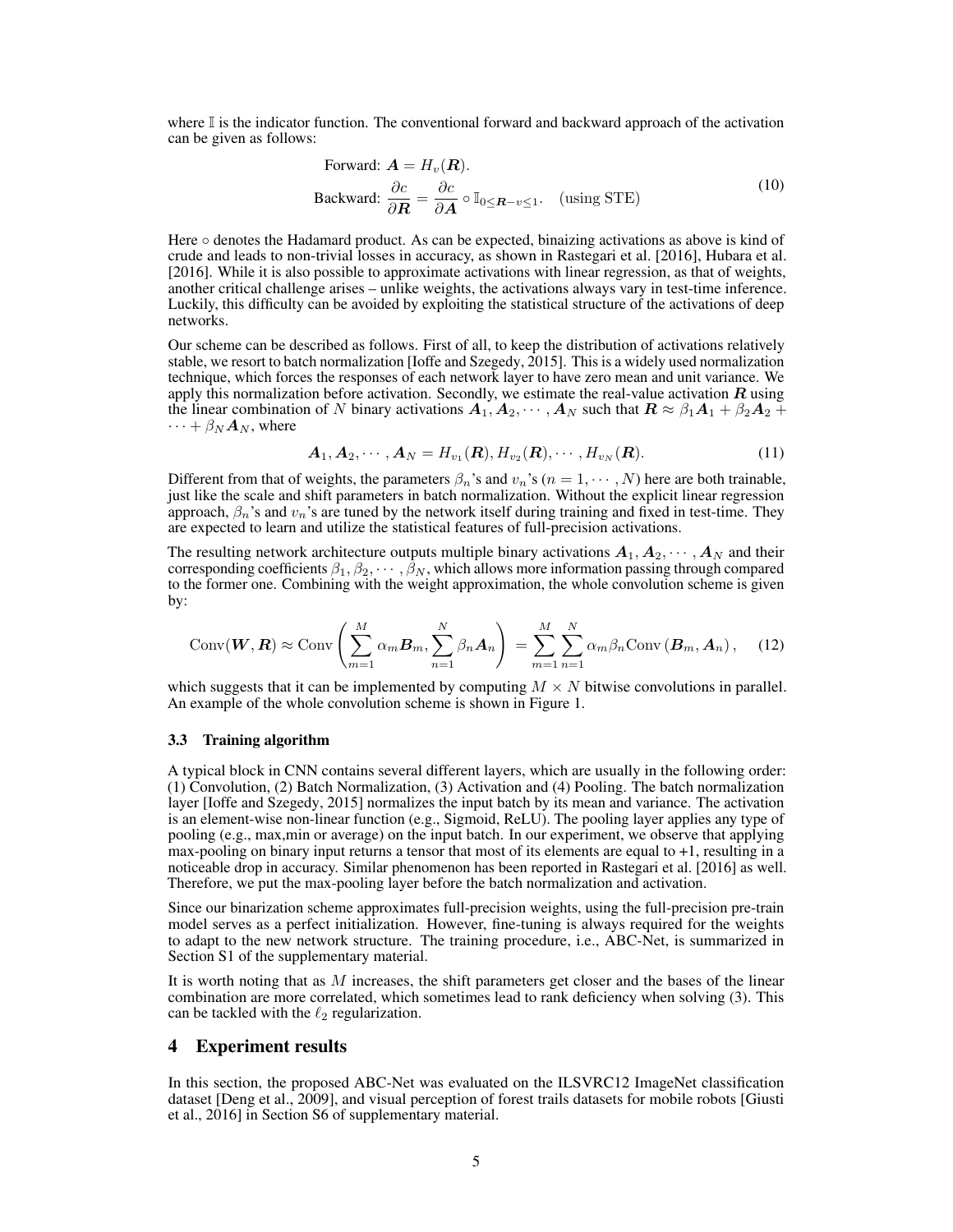#### 4.1 Experiment results on ImageNet dataset

The ImageNet dataset contains about 1.2 million high-resolution natural images for training that spans 1000 categories of objects. The validation set contains 50k images. We use Resnet ([\[He et al.,](#page-8-0) [2016\]](#page-8-0)) as network topology. The images are resized to 224x224 before fed into the network. We report our classification performance using Top-1 and Top-5 accuracies.

## 4.1.1 Effect of weight approximation

We first evaluate the weight approximation technique by examining the accuracy improvement for a binary model. To eliminate variables, we leave the activations being full-precision in this experiment. Table [1](#page-5-0) shows the prediction accuracy of ABC-Net on ImageNet with different choices of *M*. For comparison, we add the results of Binary-Weights-Network (denoted 'BWN') reported in [Rastegari](#page-8-4) [et al.](#page-8-4) [\[2016\]](#page-8-4) and the full-precision network (denoted 'FP'). The BWN binarizes weights and leaves the activations being full-precision as we do. All results in this experiment use Resnet-18 as network topology. It can be observed that as *M* increases, the accuracy of ABC-Net converges to its fullprecision counterpart. The Top-1 gap between them reduces to only 0.9 percentage point when  $M = 5$ , which suggests that this approach nearly eliminates the accuracy degradation caused by binarizing weights.

<span id="page-5-0"></span>Table 1: Top-1 (left) and Top-5 (right) accuracy of ABC-Net on ImageNet, using full-precision activation and different choices of the number of binary weight bases *M*.

|                             |       | BWN $M = 1$ $M = 2$ $M = 3$ $M = 5$                                     |       |          |
|-----------------------------|-------|-------------------------------------------------------------------------|-------|----------|
|                             |       | Top-1   $60.8\%$   $62.8\%$   $63.7\%$   $66.2\%$   $68.3\%$   $69.3\%$ |       |          |
| Top-5   $83.0\%$   $84.4\%$ | 85.2% | $+86.7\%$                                                               | 87.9% | $89.2\%$ |

For interested readers, Figure [S4](#page-0-3) in section [S5](#page-0-4) of the supplementary material shows that the relationship between accuracy and *M* appears to be linear. Also, in Section [S2](#page-0-0) of the supplementary material, a visualization of the approximated weights is provided.

## 4.1.2 Configuration space exploration

We explore the configuration space of combinations of number of weight bases and activations. Table [2](#page-5-1) presents the results of ABC-Net with different configurations. The parameter settings for these experiments are provided in Section [S4](#page-0-5) of the supplementary material.

<span id="page-5-1"></span>Table 2: Prediction accuracy (Top-1/Top-5) for ImageNet with different choices of *M* and *N* in a ABC-Net (approximate weights as a whole). "res18", "res34" and "res50" are short for Resnet-18, Resnet-34 and Resnet-50 network topology respectively. *M* and *N* refer to the number of weight bases and activations respectively.

| <b>Network</b> | $M$ -weight base      | $N$ -activation base | $Top-1$ | $Top-5$ | $\overline{\text{Top-1}}$ gap | $\overline{Top-5}$ gap |
|----------------|-----------------------|----------------------|---------|---------|-------------------------------|------------------------|
| res18          |                       |                      | 42.7%   | 67.6%   | 26.6%                         | 21.6%                  |
| res18          | 3                     |                      | 49.1%   | 73.8%   | $20.2\%$                      | $15.4\%$               |
| res18          |                       |                      | 61.0%   | 83.2%   | 8.3%                          | $6.0\%$                |
| res18          | 3                     |                      | 63.1%   | 84.8%   | $6.2\%$                       | $4.4\%$                |
| res18          |                       |                      | 54.1%   | 78.1%   | $15.2\%$                      | 11.1%                  |
| res18          |                       |                      | 62.5%   | 84.2%   | 6.8%                          | 5.0%                   |
| res18          |                       |                      | 65.0%   | 85.9%   | $4.3\%$                       | $3.3\%$                |
| res18          | <b>Full Precision</b> | 69.3%                | 89.2%   |         |                               |                        |
| res34          |                       |                      | 52.4%   | 76.5%   | 20.9%                         | 14.8%                  |
| res34          |                       |                      | 66.7%   | 87.4%   | $6.6\%$                       | 3.9%                   |
| res34          |                       |                      | 68.4%   | 88.2%   | $4.9\%$                       | $3.1\%$                |
| res34          | <b>Full Precision</b> |                      | 73.3%   | 91.3%   |                               |                        |
| res50          | 5                     | 5                    | 70.1%   | 89.7%   | $6.0\%$                       | $3.1\%$                |
| res50          | <b>Full Precision</b> | 76.1%                | 92.8%   |         |                               |                        |

As balancing between multiple factors like training time and inference time, model size and accuracy is more a problem of practical trade-off, there will be no definite conclusion as which combination of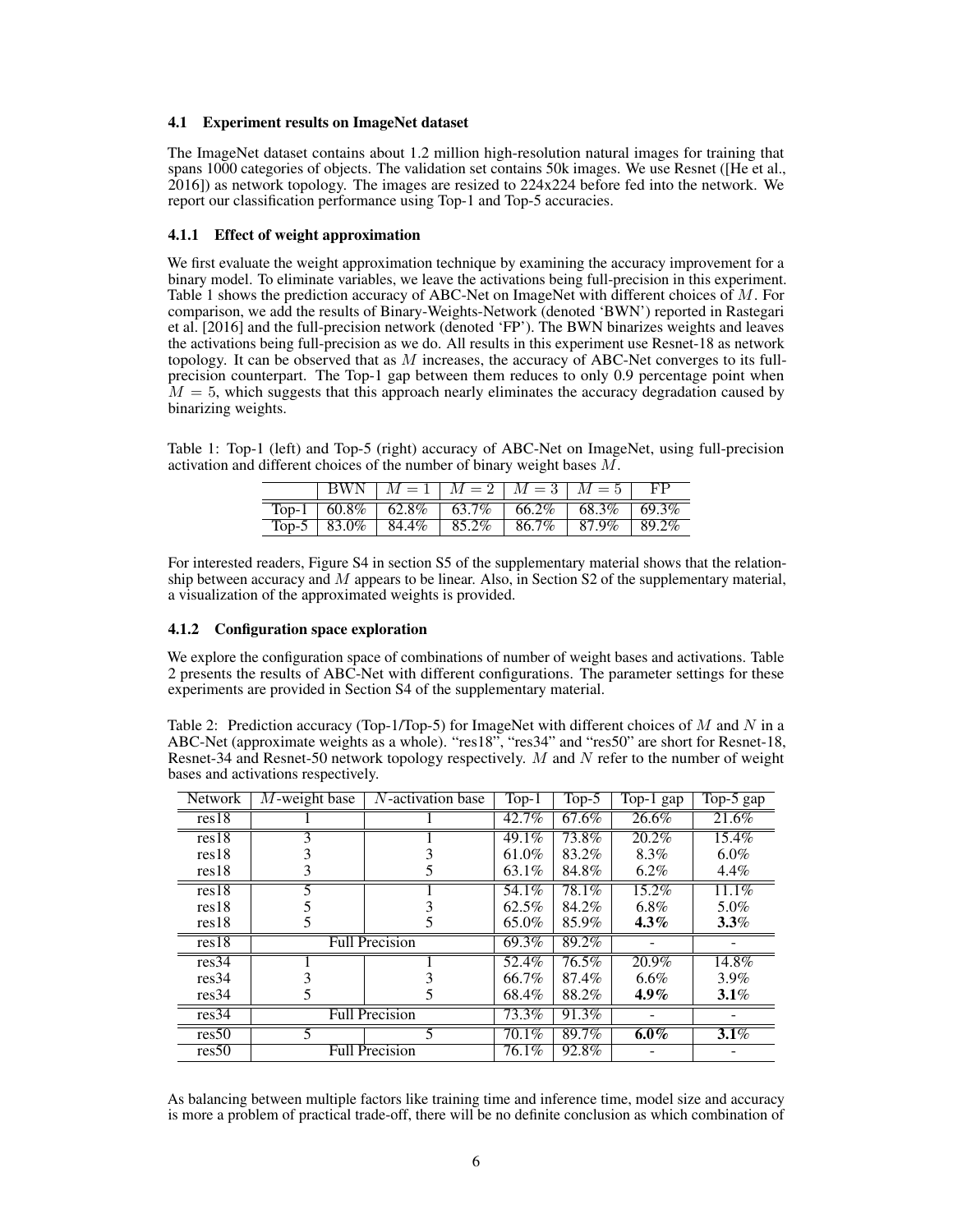$(M, N)$  one should choose. In general, Table [2](#page-5-1) shows that  $(1)$  the prediction accuracy of ABC-Net improves greatly as the number of binary activations increases, which is analogous to the weight approximation approach; (2) larger *M* or *N* gives better accuracy; (3) when  $M = N = 5$ , the Top-1 gap between the accuracy of a full-precision model and a binary one reduces to around 5%. To gain a visual understanding and show the possibility of extensions to other tasks such object detection, we print the a sample of feature maps in Section [S3](#page-0-6) of supplementary material.

### 4.1.3 Comparison with the state-of-the-art

<span id="page-6-1"></span>Table 3: Classification test accuracy of CNNs trained on ImageNet with Resnet-18 network topology. 'W' and 'A' refer to the weight and activation bitwidth respectively.

| Model                                                             | W  | A  | Top-1    | Top- $5$ |
|-------------------------------------------------------------------|----|----|----------|----------|
| Full-Precision Resnet-18 [full-precision weights and activation]  | 32 | 32 | 69.3%    | 89.2%    |
| BWN [full-precision activation] Rastegari et al. [2016]           |    | 32 | 60.8%    | 83.0%    |
| DoReFa-Net [1-bit weight and 4-bit activation] Zhou et al. [2016] |    | 4  | 59.2%    | 81.5%    |
| XNOR-Net [binary weight and activation] Rastegari et al. [2016]   |    |    | 51.2%    | 73.2%    |
| BNN [binary weight and activation] Courbariaux et al. [2016]      |    |    | $42.2\%$ | $67.1\%$ |
| ABC-Net [5 binary weight bases, 5 binary activations]             |    |    | 65.0%    | 85.9%    |
| ABC-Net [5 binary weight bases, full-precision activations]       |    | 32 | 68.3%    | 87.9%    |

Table [3](#page-6-1) presents a comparison between ABC-Net and several other state-of-the-art models, i.e., full-precision Resnet-18, BWN and XNOR-Net in [\[Rastegari et al., 2016\]](#page-8-4), DoReFa-Net in [\[Zhou](#page-8-9) [et al., 2016\]](#page-8-9) and BNN in [\[Courbariaux et al., 2016\]](#page-8-2) respectively. All comparative models use Resnet-18 as network topology. The full-precision Resnet-18 achieves 69.3% Top-1 accuracy. Although [Rastegari et al.](#page-8-4) [\[2016\]](#page-8-4)'s BWN model and DeReFa-Net perform well, it should be noted that they use full-precision and 4-bit activation respectively. Models (XNOR-Net and BNN) that used both binary weights and activations achieve much less satisfactory accuracy, and is significantly outperformed by ABC-Net with multiple binary weight bases and activations. It can be seen that ABC-Net has achieved state-of-the-art performance as a binary model.

One might argue that 5-bit width quantization scheme could reach similar accuracy as that of ABC-Net with 5 weight bases and 5 binary activations. However, the former one is less efficient and requires distinctly more hardware resource. More detailed discussions can be found in Section [5.2.](#page-6-0)

# 5 Discussion

## 5.1 Why adding a shift parameter works?

Intuitively, the multiple binarized weight bases/activations scheme works because it allows more information passing through. Consider the case that a real value, say 1.5, is passed to a binarized function  $f(x) = \text{sign}(x)$ , where sign maps a positive x to 1 and otherwise -1. In that case, the outputs of  $f(1.5)$  is 1, which suggests that the input value is positive. Now imagine that we have two binarization function  $f_1(x) = \text{sign}(x)$  and  $f_2(x) = \text{sign}(x - 2)$ . In that case  $f_1$  outputs 1 and  $f_2$ outputs -1, which suggests that the input value is not only positive, but also must be smaller than 2. Clearly we see that each function contributes differently to represent the input and more information is gained from  $f_2$  compared to the former case.

From another point of view, both coefficients  $(\beta)$  and shift parameters are expected to learn and utilize the statistical features of full-precision tensors, just like the scale and shift parameters in batch normalization. If we have more binarized weight bases/activations, the network has the capacity to approximate the full-precision one more precisely. Therefore, it can be deduced that when *M* or *N* is large enough, the network learns to tune itself so that the combination of *M* weight bases or *N* binarized activations can act like the full-precision one.

## <span id="page-6-0"></span>5.2 Advantage over the fixed-point quantization scheme

It should be noted that there are key differences between the multiple binarization scheme (*M* binarized weight bases or *N* binarized activations) proposed in this paper and the fixed-point quantization scheme in the previous works such as [\[Zhou et al., 2016,](#page-8-9) [Hubara et al., 2016\]](#page-8-7), though at first

<span id="page-6-2"></span>[Courbariaux et al.](#page-8-2) [\[2016\]](#page-8-2) did not report their result on ImageNet. We implemented and presented the result.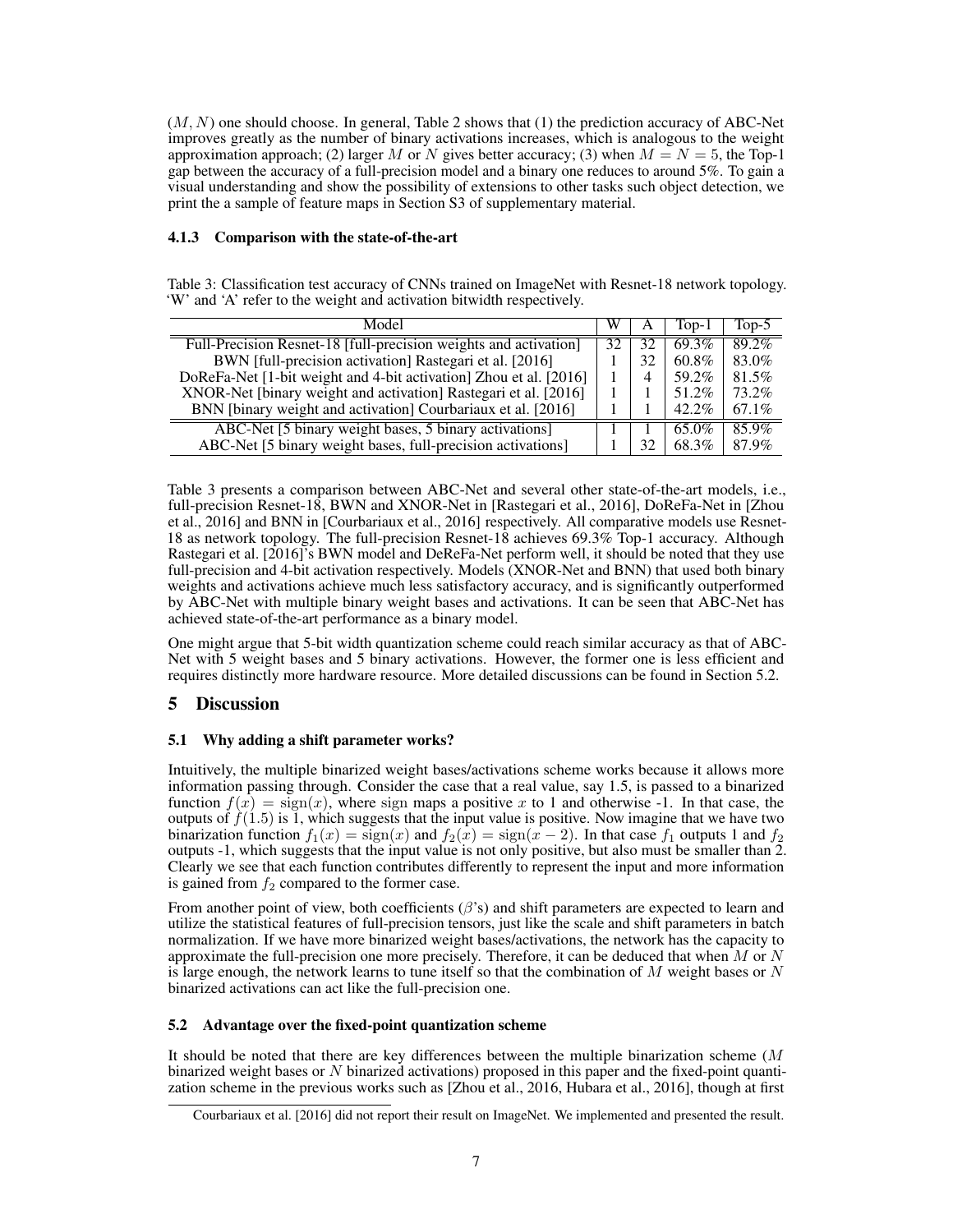thought *K*-bit width quantization seems to share the same memory requirement with *K* binarizations. Specifically, our *K* binarized weight bases/activations is preferable to the fixed K-bit width scheme for the following reasons:

(1) The *K* binarization scheme preserves binarization for bitwise operations. One or several bitwise operations is known to be more efficient than a fixed-point multiplication, which is a major reason that BNN/XNOR-Net was proposed.

(2) A *K*-bit width multiplier consumes more resources than *K* 1-bit multipliers in a digital chip: it requires more than *K* bits to store and compute, otherwise it could easily overflow/underflow. For example, if a real number is quantized to a 2-bit number, a possible choice is in range  $\{0,1,2,4\}$ . In this 2-bit multiplication, when both numbers are 4, it outputs  $4 \times 4 = 16$ , which is not within the range. In [\[Zhou et al., 2016\]](#page-8-9), the range of activations is constrained within [0,1], which seems to avoid this situation. However, fractional numbers do not solve this problem, severe precision deterioration will appear during the multiplication if there are no extra resources. The fact that the complexity of a multiplier is proportional to THE SQUARE of bit-widths can be found in literatures (e.g., sec 3.1.1. in [\[Grabbe et al., 2003\]](#page-8-15)). In contrast, our *K* binarization scheme does not have this issue – it always outputs within the range  $\{-1,1\}$ . The saved hardware resources can be further used for parallel computing.

(3) A binary activation can use spiking response for event-based computation and communication (consuming energy only when necessary) and therefore is energy-efficient [\[Esser et al., 2016\]](#page-8-3). This can be employed in our scheme, but not in the fixed *K*-bit width scheme. Also, we have mentioned the fact that *K*-bit width multiplier consumes more resources than *K* 1-bit multipliers. It is noteworthy that these resources include power.

To sum up, *K*-bit multipliers are the most space and power-hungry components of the digital implementation of DNNs. Our scheme could bring great benefits to specialized DNN hardware.

#### 5.3 Further computation reduction in run-time

On specialized hardware, the following operations in our scheme can be integrated with other operations in run-time and further reduce the computation requirement.

(1) Shift operations. The existence of shift parameters seem to require extra additions/subtractions (see [\(2\)](#page-2-3) and [\(8\)](#page-3-1)). However, the binarization operation with a shift parameter can be implemented as a comparator where the shift parameter is the number for comparison, e.g.,  $H_v(\mathbf{R}) =$ 

 $\begin{cases} 1, & R \geq 0.5 - v; \\ 1, & R \geq 0.5 \end{cases}$ 1,  $\mathbf{R} \leq 0.5 - v$ ,  $(0.5 - v \text{ is a constant})$ , so no extra additions/subtractions are involved.

(2) Batch normalization. In run-time, a batch normalization is simply an affine function, say,  $BN(R) = aR + b$ , whose scale and shift parameters  $a, b$  are fixed and can be integrated with  $v_n$ 's. More specifically, a batch normalization can be integrated into a binarization operation as follow:  $H_v(BN(R)) = \begin{cases} 1, & aR + b \ge 0.5 - v; \\ -1, & aR + b < 0.5 - v. \end{cases}$  $\left( \begin{array}{cc} 1, & R \geq (0.5 - v - b)/a; \end{array} \right)$ 1,  $\mathbf{R} \leq (0.5 - v - b)/a$ . Therefore, there will be no extra cost for the batch normalization.

# 6 Conclusion and future work

We have introduced a novel binarization scheme for weights and activations during forward and backward propagations called ABC-Net. We have shown that it is possible to train a binary CNN with ABC-Net on ImageNet and achieve accuracy close to its full-precision counterpart. The binarization scheme proposed in this work is parallelizable and hardware friendly, and the impact of such a method on specialized hardware implementations of CNNs could be major, by replacing most multiplications in convolution with bitwise operations. The potential to speed-up the test-time inference might be very useful for real-time embedding systems. Future work includes the extension of those results to other tasks such as object detection and other models such as RNN. Also, it would be interesting to investigate using FPGA/ASIC or other customized deep learning processor [\[Liu et al., 2016\]](#page-8-16) to implement ABC-Net at run-time.

# 7 Acknowledgement

We acknowledge Mr Jingyang Xu for helpful discussions.